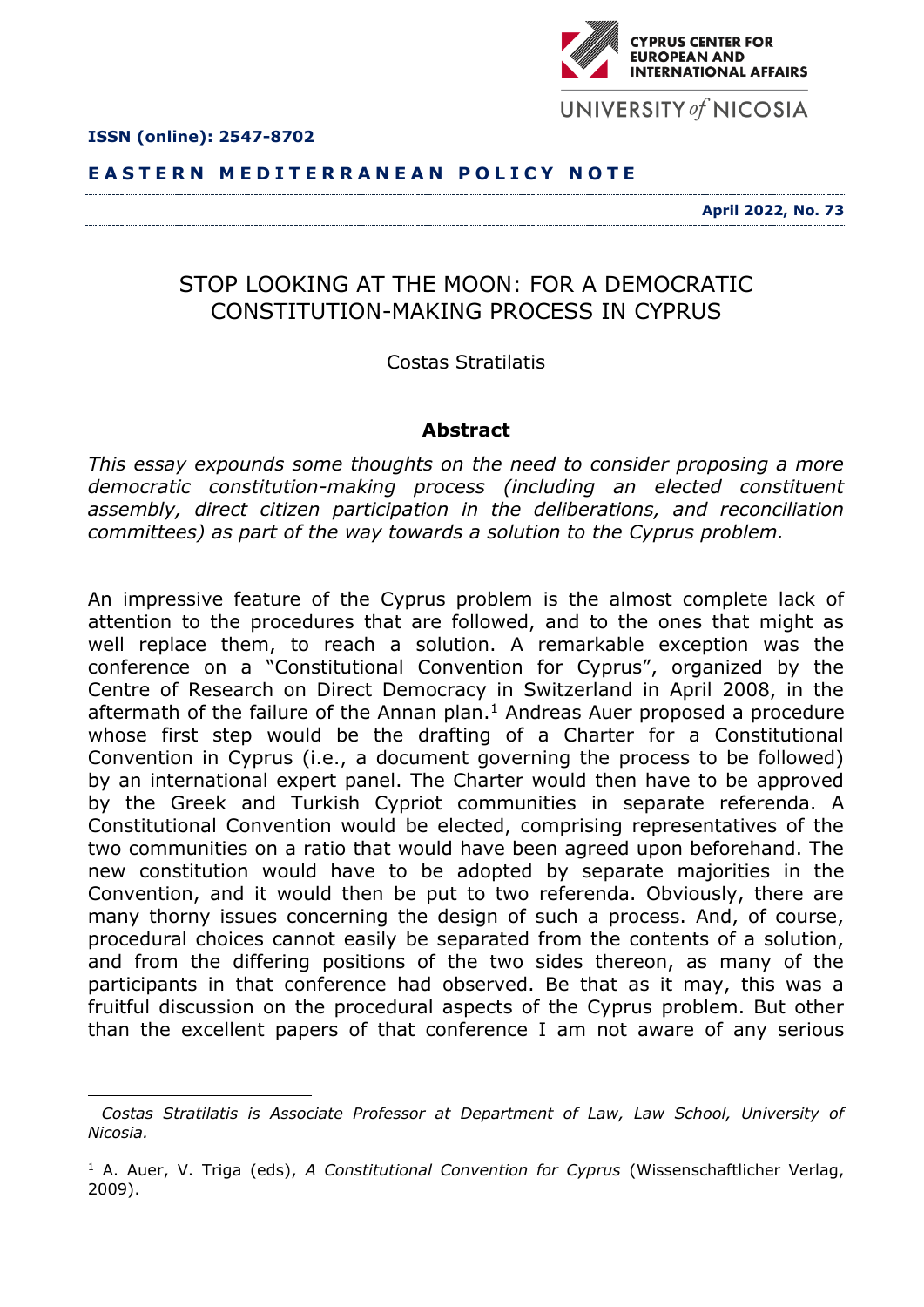1

effort to tackle the problem of the procedure whereby the people(s) of Cyprus might create (or fail to create) a polity for themselves, by themselves.

I used the term "impressive" to characterize the lack of interest for the procedural aspects of the Cyprus problem not only on account of the developments regarding democratic constitution making which I am going to expose below, but also because the main complaint of Greek Cypriots after Independence (featuring prominently in the first sentences of Makarios' Thirteen Proposals) was, and still is, that their constitution had not been drafted in a democratic way but had been imposed by the three external powers (UK, Greece and Turkey). The same allegation, coupled with the complaint that the people of Cyprus were deprived of their democratic right to amend their constitution (which apart from imposed was also allegedly unworkable) was used to justify the doctrine of necessity in *Ibrahim<sup>2</sup>* , i.e., the constitutional foundation for the survival of the Republic of Cyprus after the withdrawal of Turkish Cypriots from state organs in 1964. <sup>3</sup> The inexistence of serious discussion on the democratic, or not democratic, character of the procedure that has since then been followed casts doubt on whether the criticism of the Constitution of 1960 on the grounds that it had been imposed has ever been genuine. At the very least, indifference for the procedure brings to the fore an impressive inconsistency in the constitutional narrative of the Greek Cypriot community and their leaders.

Arguably, the method of (secret) bicommunal negotiations under the auspices of the UN Secretary-General, followed by summit meetings, and in case of success (i.e., agreement on the constitutional essentials of a solution), by two referenda, as happened in 2004, was tolerable, according to democratic standards, when it was first put into motion in 1964. And one may provide various *explanations* why this method has survived until today. However, after more than half a century full of constitution-making episodes, many in deeply divided societies, the drafting of constitutions by representative bodies has become a *sine qua non* feature of constitution making<sup>4</sup> (with the constitution of Bosnia-Herzegovina becoming a notorious exception in this regard). According to the data of the project "Constitution Writing & Conflict Resolution", which examined 194 constitution-making episodes between 1975 and 2003, "in most countries an elected or indirectly elected assembly ha[d] primary responsibility for debating, amending, and adopting the draft". 5 In 42% of the cases this

<sup>2</sup> *The Attorney-General of the Republic* v. *Mustafa Ibrahim and others* (1964) CLR 195, especially at 219-223 (Triantafyllides, J.).

<sup>3</sup> See, *inter alia*, P. G. Polyviou, *The Case of Ibrahim, the Doctrine of Necessity and the Republic of Cyprus* (Chryssafinis & Polyviou, 2015).

<sup>4</sup> See, *inter alia*, Y. Ghai, "The Role of Constituent Assemblies in Constitution Making", Paper commissioned by the International Institute for Democracy and Electoral Assistance, 2006, available at:

[http://constitutionnet.org/sites/default/files/the\\_role\\_of\\_constituent\\_assemblies\\_-\\_final\\_yg\\_-](http://constitutionnet.org/sites/default/files/the_role_of_constituent_assemblies_-_final_yg_-_200606.pdf) [\\_200606.pdf](http://constitutionnet.org/sites/default/files/the_role_of_constituent_assemblies_-_final_yg_-_200606.pdf)

<sup>&</sup>lt;sup>5</sup> Constitution Writing & Conflict Resolution: Drafting Process, 2005, Princeton University, at: <http://pcwcr.princeton.edu/drafting/index.html>. See also J. Widner, 'Constitution Writing in Post-Conflict Settings: An Overview' (2008) 49 William and Mary Law Review 1513.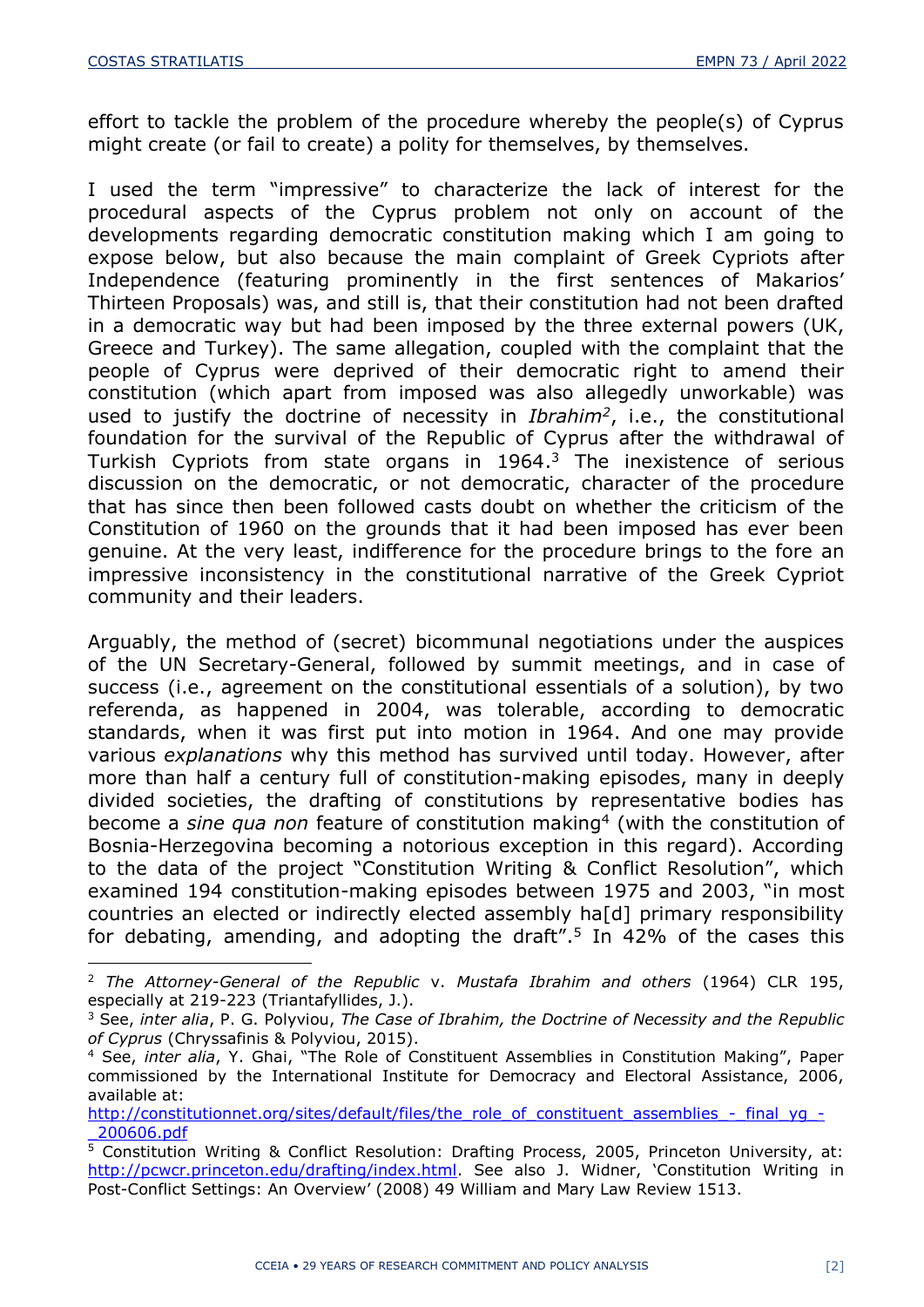responsibility fell upon a legislative body, in 17% upon a constituent assembly elected with the sole aim to draft a constitution (i.e., a constituent or constitutional *convention*), in 9% upon commissions appointed by the legislature, in 10% upon the executive, or upon committees appointed by the Executive, in 6% upon an appointed transitional legislature, in 5% upon a party central committee", in 3% upon a national conference, in 2% upon round tables, whereas 6% of the cases are classified under the heading "Peace Negotiations / Decolonization". The tendency to have constitutions drafted by representative bodies has more recently been confirmed by the constitutionmaking episodes in Nepal, in the Arab Spring and in various countries of Latin America, among others. 6

Besides an elected constituent assembly, whereby citizens may participate in the drafting of their constitutions only indirectly, present day standards also dictate some sort of *direct* public participation in the constitution-making process<sup>7</sup>, be it public hearings and consultations, citizen education programmes, deliberative assemblies whose members are randomly selected (*vide* Ireland and Iceland<sup>8</sup>, or earlier, the British Columbia Citizens' Assembly<sup>9</sup>), or even "constitutional crowdsourcing". <sup>10</sup> Scholars have been discussing an emerging norm of international law requiring participatory constitution making, based mainly on Art. 25 of the International Covenant on Civil and Political Rights<sup>11</sup>,

<sup>-</sup><sup>6</sup> For overviews see, *inter alia*, D. Landau, H. Lerner (eds), *Comparative Constitution Making* (Edward Elgar Publishing, 2019); J. Elster, R. Gargarella, V. Naresh, B. E. Rasch (eds), *Constituent Assemblies* (Cambridge University Press, 2018); L. E. Miller, L. Aucoin, (eds), *Framing the State in Times of Transition: Case Studies in Constitution Making* (United States Institute of Peace Press, 2010). For the Arab Spring, see *inter alia*, N. Sultany, *Law and Revolution: Legitimacy and Constitutionalism After the Arab Spring* (Oxford University Press, 2017).

<sup>7</sup> United Nations, Guidance Note of the Secretary-General "United Nations Assistance to

Constitution-making Processes", April 2009, 4; A. Hudson, *The Veil of Participation: Citizens and Political Parties in Constitution-Making Processes* (Cambridge University Press, 2021), 5-6; L. E. Miller, "Designing Constitution-Making Processes: Lessons from the Past, Questions for the Future", in Miller and Aucoin (eds), *Framing the State*, 601, at 627-638; T. A. Eisenstadt, A. C. Levan, T. Maboudi, *Constituents before Assembly: Participation, Deliberation, and Representation in the Crafting of New Constitutions* (Cambridge University Press, 2017), 26-39; M. Brandt, J. Cottrell, Y. Ghai, A. Regan, *Constitution-making and Reform: Options for the Process* (Interpeace, 2011) 9-10, 80-148; T. Ginsburg, Z. Elkins, Z, J. Blount "Does the Process of Constitution-Making Matter?" (2009) 5 Annual Review of Law and Social Science 201, at 204- 210; A. Banks, "Expanding Participation in Constitution Making: Challenges and Opportunities" (2008) 49 William and Mary Law Review 1043; M. Crouch, "Constitution making and public participation in Southeast Asia" in Landau and Lerner (eds), *Comparative Constitution Making*, 488 at 489-491.

<sup>&</sup>lt;sup>8</sup> H. Landemore, "Inclusive Constitution-Making: The Icelandic Experiment" (2015) 23 The Journal of Political Philosophy 166; E. Carolan, "Ireland's Constitutional Convention: Behind the hype about citizen-led constitutional change", (2015) 13 International Journal of Constitutional Law 733.

<sup>9</sup> M. E. Warren, H. Pearse (eds), *Designing Deliberative Democracy: The British Columbia Citizens' Assembly* (Cambridge University Press, 2007).

 $10$  C. Bernal, "How constitutional crowdsourcing can enhance legitimacy in constitution making", in Landau and Lerner (eds), *Comparative Constitution Making*, 235.

 $11$  V. Hart, "Constitution Making and the Right to Take Part in a Public Affair", in Miller and Aucoin (eds), *Framing the State*, 20, at 27-32; Banks, "Expanding Participation", 1051-1055;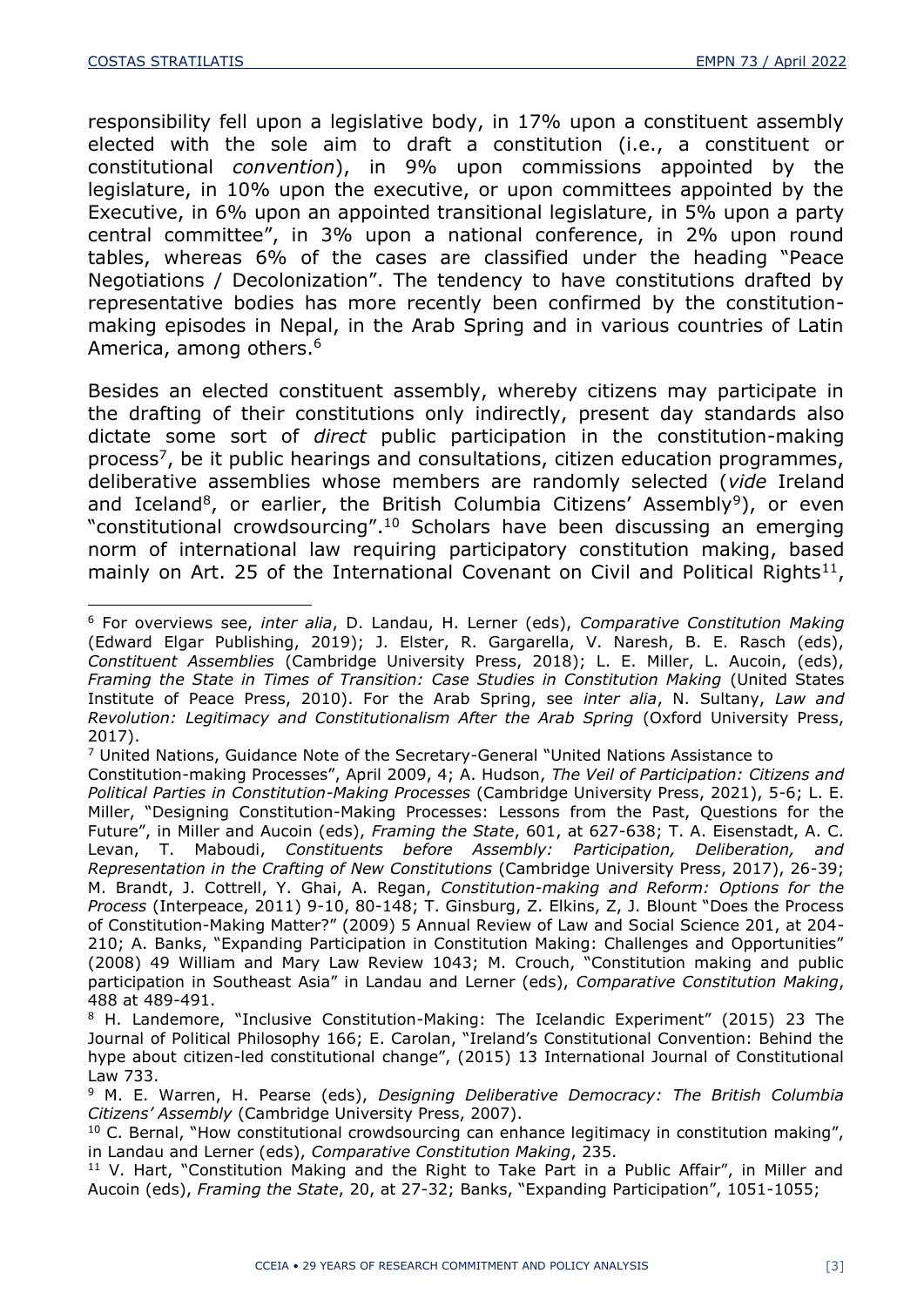since not only regular politics but also the making of constitutions fall within the purview of the fundamental right to participate in public affairs. 12

Of course, even under a widely recognized norm demanding participatory constitution making, what this norm may precisely entail cannot so easily be determined –even more so since "the norm of participatory constitution-making for some reason, or for some reasons, 'sticks' better in some contexts than in others". <sup>13</sup> Furthermore, as a recent study has showed, the effect of public participation in constitution making depends upon the strength of the political parties: stronger parties are prone to recognize only nominally the significance of citizens' views, which become more effective when parties are weaker.<sup>14</sup> Besides, public participation is not always beneficial, all things considered. As Widner has noticed, in some cases (Solomon Islands, Iraq, Chad, and the Republic of Congo) the constitution writing process "inflamed passions and sparked violence". <sup>15</sup> According to the findings of a research on constitution making in Uganda, the participatory nature of the process "increased democratic attitudes and raised civic knowledge", but this had a neutral impact on citizens' support for the constitution in the aftermath, because their high expectations did not meet reality, with the result being disillusionment, "distrusting democrats". <sup>16</sup> Other case studies also show that public participation does not always have positive effects<sup>17</sup>, and that elite cooperation matters more for the efficient implementation of liberal constitutions.<sup>18</sup>

On the other hand, there is evidence suggesting that "the more representative and more inclusive constitution building resulted in constitutions favoring free and fair elections, greater political equality, more social justice provisions,

<sup>14</sup> Hudson, *The Veil of Participation*.

-

<sup>15</sup> Widner, "Constitution Writing", 1514.

A. Saati, "Participatory Constitution-Making as Transnational Legal Norm: Why Does It Stick in Some Contexts and Not in Others" (2017) 2 UC Irvine Journal of International, Transnational, and Comparative Law 113, at 114-123; T. M. Franck, A. K. Thiruvengadam, "Norms of International Law Relating to the Constitution-Making Process", in Miller and Aucoin (eds), *Framing the State*, 3, at 14-15.

<sup>&</sup>lt;sup>12</sup> United Nations, Human Rights Committee General Comment No. 25: The Right to Participate in Public Affairs, Voting Rights and the Right of Equal Access to Public Service (Article 25), para. 6.

<sup>13</sup> Saati, "Participatory", at 115. See also UN Human Rights Committee, *Marshall v. Canada* (1991) para. 5.6: "Although prior consultations, such as public hearings or consultations with the more interested groups may often be envisaged by law or have evolved as public policy in the conduct of public affairs, article 25(a) of the Covenant cannot be understood as meaning that any directly affected group, large or small, has the unconditional right to choose the modalities of participation in the conduct of public affairs".

<sup>16</sup> D.C. Moehler, *Distrusting Democrats: Outcomes of Participatory Constitution Making* (The University of Michigan Press, 2008) 6-7.

<sup>17</sup> A. Saati, *The Participation Myth: Outcomes of participatory constitution building processes on democracy* (Umeå University, 2015).

<sup>&</sup>lt;sup>18</sup> G. L. Negretto, "Constitution-making and liberal democracy: The role of citizens and representative elites" (2020) 18 International Journal of Constitutional Law 206; but see also H. Landemore, "When public participation matters: The 2010–2013 Icelandic constitutional process" (2020) 18 International Journal of Constitutional Law 179.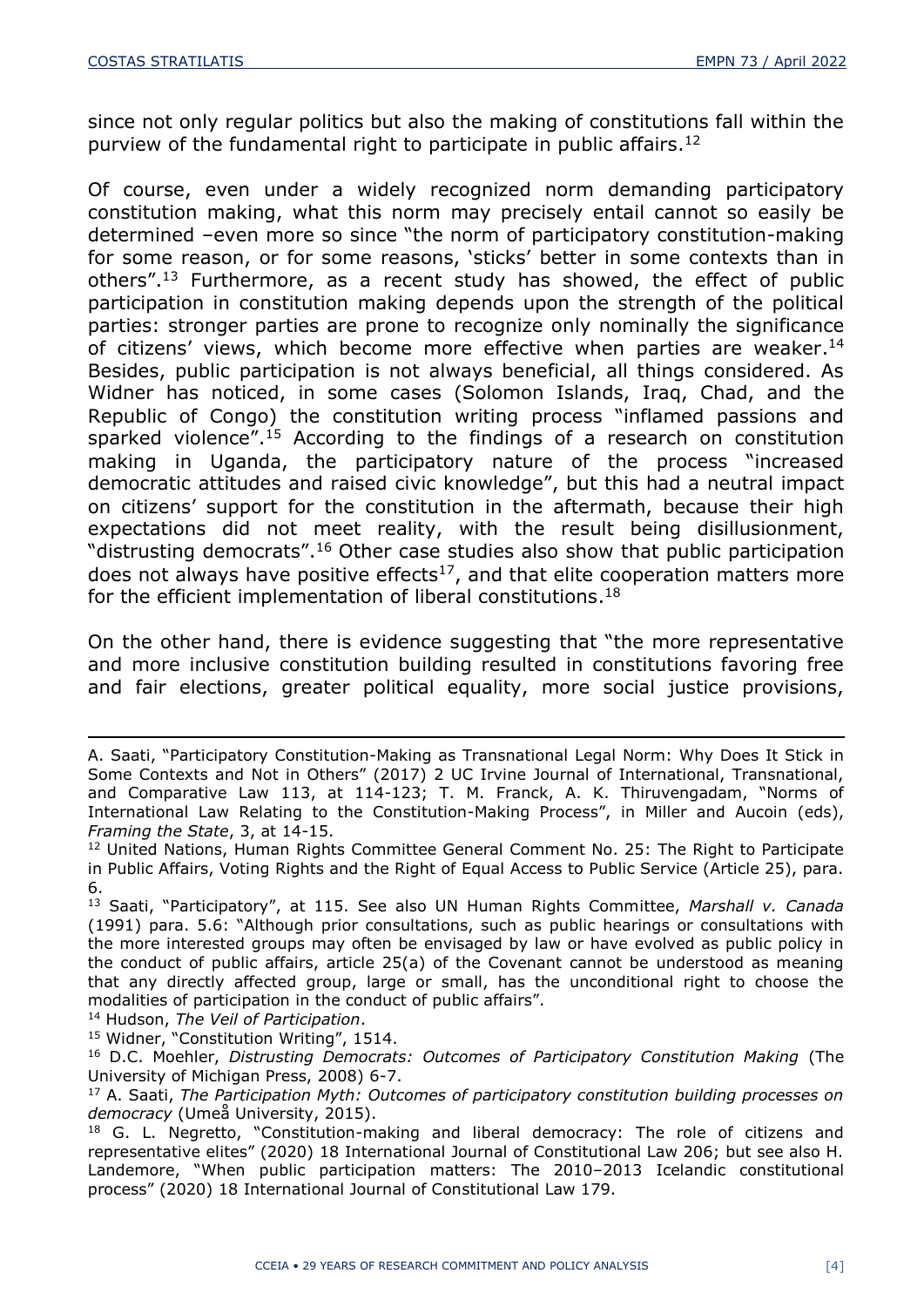human rights protections, and stronger accountability mechanisms".<sup>19</sup> According to another study, public participation matters, and it does so much more when it makes its appearance at the earlier stages of the process. <sup>20</sup> Bottom-up popular processes "yield democratic openings", though only "under particular circumstances", including public advocacy for the election of a constituent assembly, and the ability of "strong social movements and interest groups" to exploit elite divisions or to diminish elite control so as "to participate as full deliberators in the convening stage of new constitutions". <sup>21</sup> Another scholar has aptly pointed to the phenomenon of "internal exclusion", which occurs when the decision-makers, although they invite public participation, are not willing, prepared or obliged to engage seriously with the views of the citizens and to potentially "reconsider their preexisting preferences". 22

Whatever the shortcomings of public participation in constitution-making processes are, the current process of negotiations-plus-referenda in Cyprus looks obsolete when assessed in terms of the foregoing developments. Two crucial *desideranda* are missing: *meaningful* public deliberation (given that deliberation itself is anyway very difficult in divided societies when it comes to issues of identity<sup>23</sup>); and the creation of a sense of ownership of the new constitution (given that such a sense is closely connected with the aim to avoid constitutional imposition<sup>24</sup>, and thus not to enable political elites and/or citizens to disavow their responsibility for the effective implementation of the compromise in the aftermath of the referenda, as Greek Cypriot politicians did after 1960). Constitutional referenda *can* initiate processes of public deliberation even in divided societies<sup>25</sup>, and they may thus become instruments for the democratic legitimacy of the constitution. However, presenting citizens with a crude "take it or leave it" dilemma after the constitutional essentials have been formed, constitutional referenda leave open the space for the sceptics to rehearse their criticism again and again in the years to come, claiming that this or that problem could have been avoided if a better agreement had been achieved. If, on the other hand, the sceptics are given the opportunity to voice their concerns in (or during) the process whereby the contents of the constitution are being decided, it will be more difficult for them to repeat their criticism after the decision is taken, since they participated in the process –and there is always the possibility that some of their concerns would

1

<sup>19</sup> K. Samuels, "Post-Conflict Peace-Building and Constitution-Making" (2006) 6 Chicago Journal of International Law 663, at 668.

<sup>20</sup> Eisenstadt et al., *Constituents before Assembly*, 39-41.

<sup>21</sup> Ibid., 117, 130-131.

<sup>22</sup> Banks, "Expanding Participation", 1043-1046.

<sup>&</sup>lt;sup>23</sup> See on this J. S. Dryzek, "Deliberative Democracy in Divided Societies: Alternatives to Agonism and Analgesia" (2005) 33 Political Theory 218.

<sup>&</sup>lt;sup>24</sup> See on this Z. Elkins, T. Ginsburg, J. Melton, "Baghdad, Tokyo, Kabul ...: Constitution Making in Occupied States" (2008) 49 Williams & Mary Law Review 1139; C. Stratilatis, "Avoidance of Constitutional Imposition and

Democratic Constituent Power in Divided, Conflict-Ridden Societies" (2018) 38 The Cyprus Review 163.

<sup>25</sup> For an argument to that effect see S. Tierney, *Constitutional Referendums: The Theory and Practice of Republican Deliberation* (Oxford University Press, 2012), 242-259, 296-298.